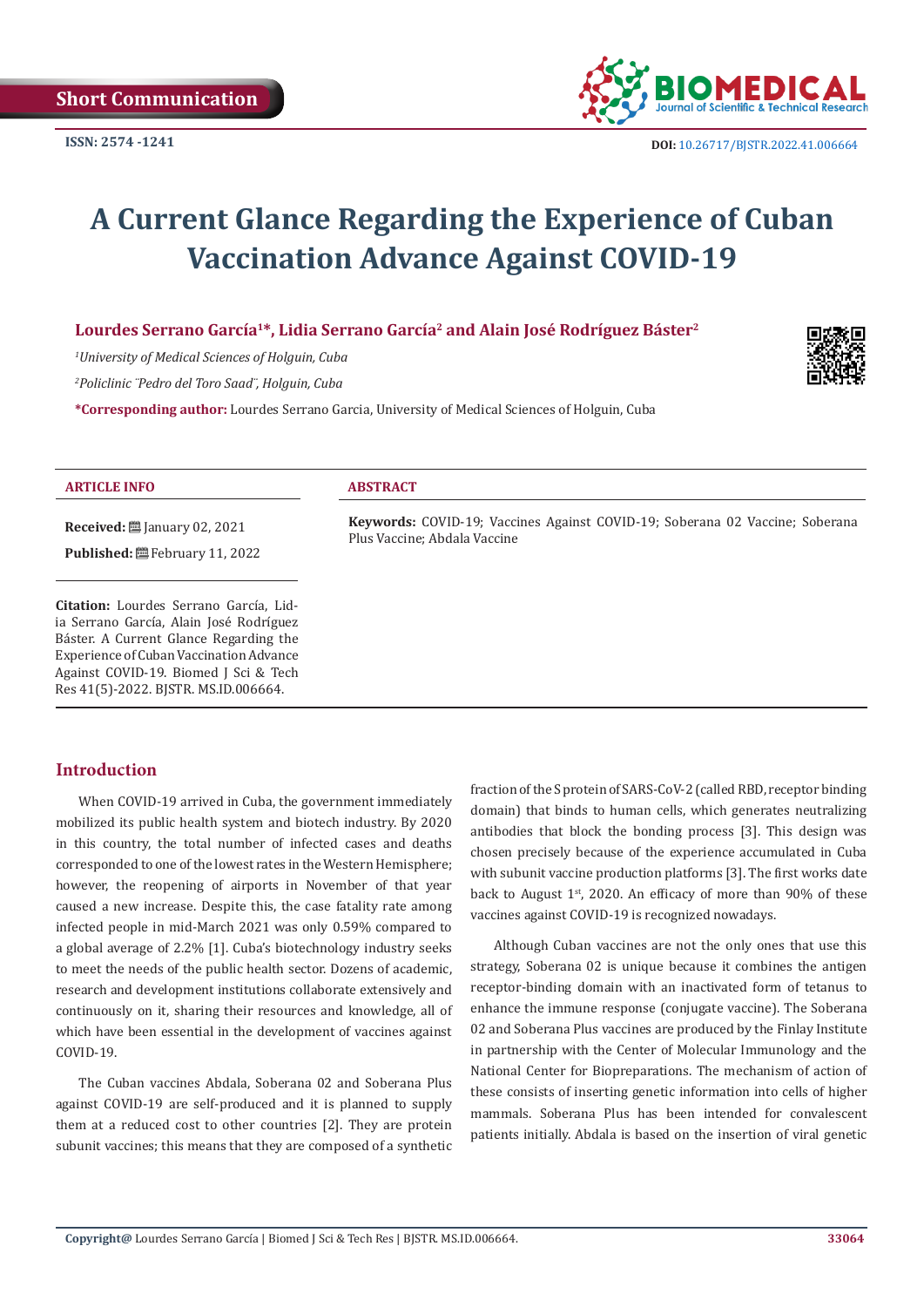information in the Pichia pastoris yeast and is produced at the Center of Genetic Engineering and Biotechnology [1].

Since the vaccines are stable at temperatures of 2 to 8ºC, there is no need of an additional investment in specialized refrigeration equipment. In addition, several countries expressed interest in participating in clinical trials of these vaccines during 2021, including: Iran, Venezuela, Mexico, Jamaica, Vietnam, Pakistan, India and the African Union (on behalf of the 55 nations) [1]. It was specifically in May 2021, that it was decided to start mass vaccination in Cuba [3]. The data obtained to date regarding the duration of the immune response with Cuban vaccines show antibody titers up to eight months. Currently, with more than 95% of its population fully vaccinated against COVID-19 and with the number of daily infections and deaths from the virus in drastic decline, Cuba is making progress in controlling the epidemic after months of confinement. The effort seems to be paying off, because the health authorities reported in November 2021 a recovery rate of 99.1% of those who have become ill [4]. According to what was reported in Our World in Data [5], 34 million doses had been administered on January 26th, 2022. This same source offers evidence of the vertiginous increase in the percentage of the population completely immunized in May, August and December 2021, with numbers of 0.6%, 42.0% and 90.2% respectively.

The vaccination of the child population between 2 and 18 years old is also progressing at a good pace. It was on March 1st, 2020 that the first pediatric patient was diagnosed in the country. In September of that year, Cuba began the first National Children's Campaign against COVID-19 worldwide, which made it possible to achieve high vaccination coverage and a significant impact in reducing the transmission of SARS-CoV-2 based on Soberana 02 [6]. The main reasons that led to vaccination in this age range were:

- **1.** The increase in the number of infections in these groups due to the appearance of more contagious variants of the virus and its greater displacement from the already vaccinated adult population to infants and
- **2.** Despite the fact that the asymptomatic form is the most common in these cases, it has been proven that diverse sequels persist even after mild and moderate forms.

In parallel, the vaccination campaign on the island is already in the stage of applying booster doses, to face the threat posed by the new Ómicron variant. By December 2021 in Cuba, the detection of six people infected with Ómicron had been reported, four of them Cubans and two tourists from South Africa, Kenya and Mozambique. Those over 18 years old will receive a booster dose with Abdala or Soberana Plus six months after completion of the primary vaccination schedule. This vaccination campaign began in November 2021 and should end in the first half of 2022 [7]. Stratification will be made by risk groups: priority

- **1.** Researchers and health workers, tourism personnel, customs, carriers, teachers and military personnel; priority
- **2.** Population over sixty years of age, pregnant women and patients with comorbidities; priority
- **3.** Rest of the adult population. The data shows the favorable evolution of the process during December  $20<sup>th</sup>$  and  $31<sup>st</sup>$  in 2021, with values of 7.9% and 14.4%. A significant increase in the population vaccinated with the booster dose was evidenced until January 26<sup>th</sup>, 2022, with 44.6% of Cubans with this dose [5].

# **Final Considerations**

In general, the Cuban population shows a high level of acceptance of the applied COVID-19 vaccines, which constitutes a threshold element in the achievement of increasingly encouraging results. Regarding the new Ómicron strain, it is considered that although the Cuban territory has a significant degree of immunity, the health alert must be maintained and surveillance measures must be reinforced, especially at the borders. A call is made to the world population about not to trust and the need to learn how to live with the disease in a responsible way.

# **Acknowledgment**

All the authors wish to express their deep gratitude to the Financial and Editorial offices of the Biomedical Journal of Scientific & Technical Research (BJSTR) for the complete financing of this paper.

# **Competing Interests**

The authors do not declare competing interest.

## **Author's Contribution**

All authors have actively participated in the writing and critical review of the final version of the scientific text that supports the present research.

### **References**

- 1. [Yaffe H \(2020\) We Are Cuba! How a Revolutionary People Have Survived](https://www.amazon.in/We-Are-Cuba-Revolutionary-Post-Soviet/dp/0300230036) [in a Post-Soviet World \(1st Edn.\)., Yale University Press, Padstow,](https://www.amazon.in/We-Are-Cuba-Revolutionary-Post-Soviet/dp/0300230036) [Cornwall, Great Britain, pp. 120-146.](https://www.amazon.in/We-Are-Cuba-Revolutionary-Post-Soviet/dp/0300230036)
- 2. [Burki T \(2021\) Behind Cuba´s successful pandemic response. Lancet](https://pubmed.ncbi.nlm.nih.gov/33773131/) [Infect Dis 21\(4\): 465-456.](https://pubmed.ncbi.nlm.nih.gov/33773131/)
- 3. [Gorry C \(2020\) SOBERANA, Cuba´s COVID-19 vaccine candidates:](https://pubmed.ncbi.nlm.nih.gov/33295312/) Dagmar Garcí[a-Rivera, PhD, Director of Research, Finlay Vaccine](https://pubmed.ncbi.nlm.nih.gov/33295312/) [Institute. MEDICC Rev 22\(4\): 10-15.](https://pubmed.ncbi.nlm.nih.gov/33295312/)
- 4. (2021) Official website of Ministry of Public Health: Closing part of the day December 21<sup>st</sup> at midnight.
- 5. (2022) Our World in Data. Vaccine against COVID-19, Cuba.
- 6. (2020) Official website of Ministry of Public Health: Cuba will develop the first National Children´s Campaing against COVID-19 worldwide.
- 7. [Puig Y \(2021\) Abdala en La Habana: 92% de efectividad en pacientes](https://www.granma.cu/cuba-covid-19/2021-11-02/abdala-en-la-habana-92-de-efectividad-en-pacientes-graves-02-11-2021-23-11-24) [graves. Granma newspaper.](https://www.granma.cu/cuba-covid-19/2021-11-02/abdala-en-la-habana-92-de-efectividad-en-pacientes-graves-02-11-2021-23-11-24)